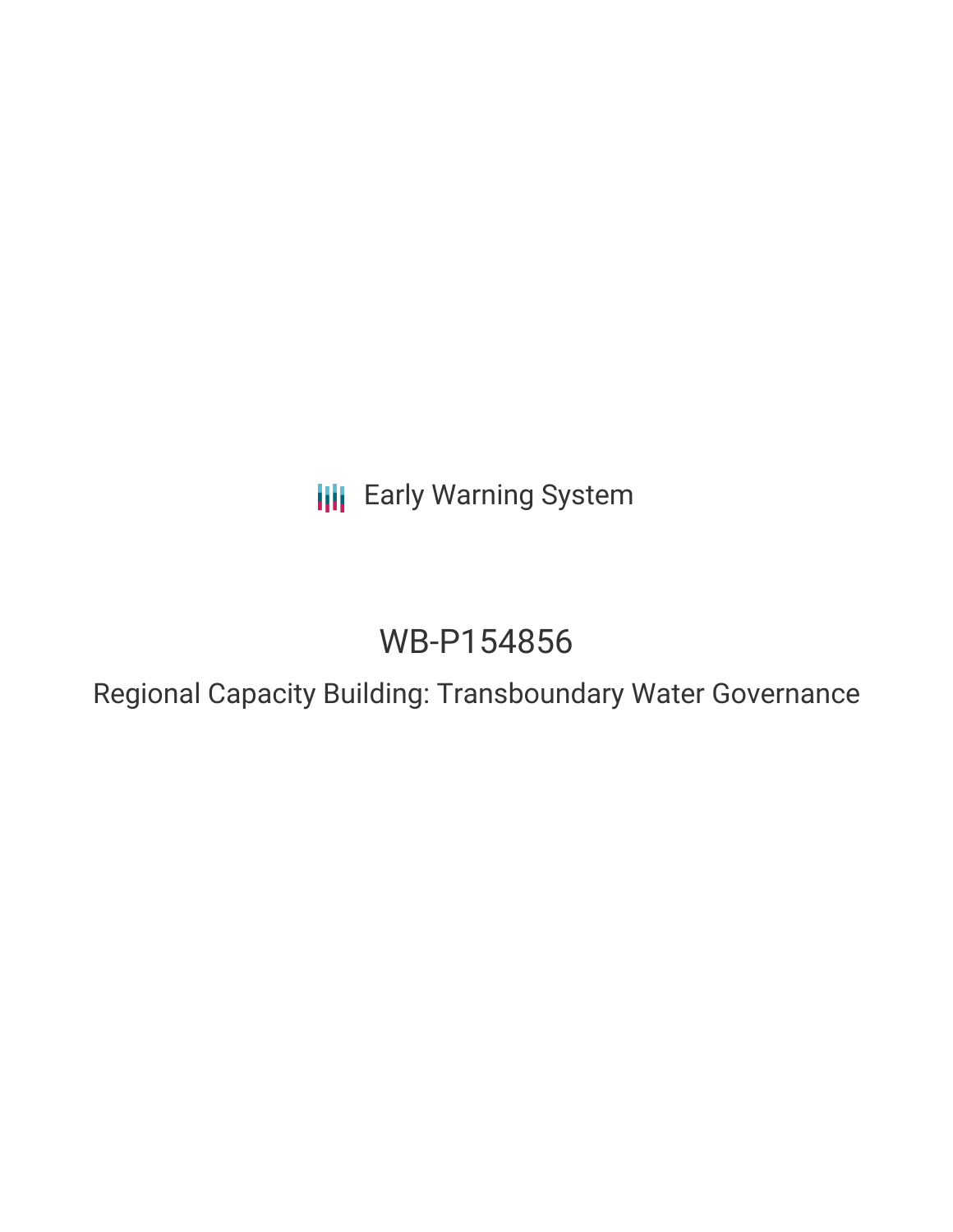

### **Quick Facts**

| <b>Countries</b>              | Bangladesh, India                          |
|-------------------------------|--------------------------------------------|
| <b>Financial Institutions</b> | World Bank (WB)                            |
| <b>Status</b>                 | Active                                     |
| <b>Bank Risk Rating</b>       | С                                          |
| <b>Voting Date</b>            | 2016-11-15                                 |
| <b>Borrower</b>               | Asia Regional Office (IUCN)                |
| <b>Sectors</b>                | Education and Health, Water and Sanitation |
| <b>Investment Type(s)</b>     | Grant                                      |
| <b>Project Cost (USD)</b>     | $$0.49$ million                            |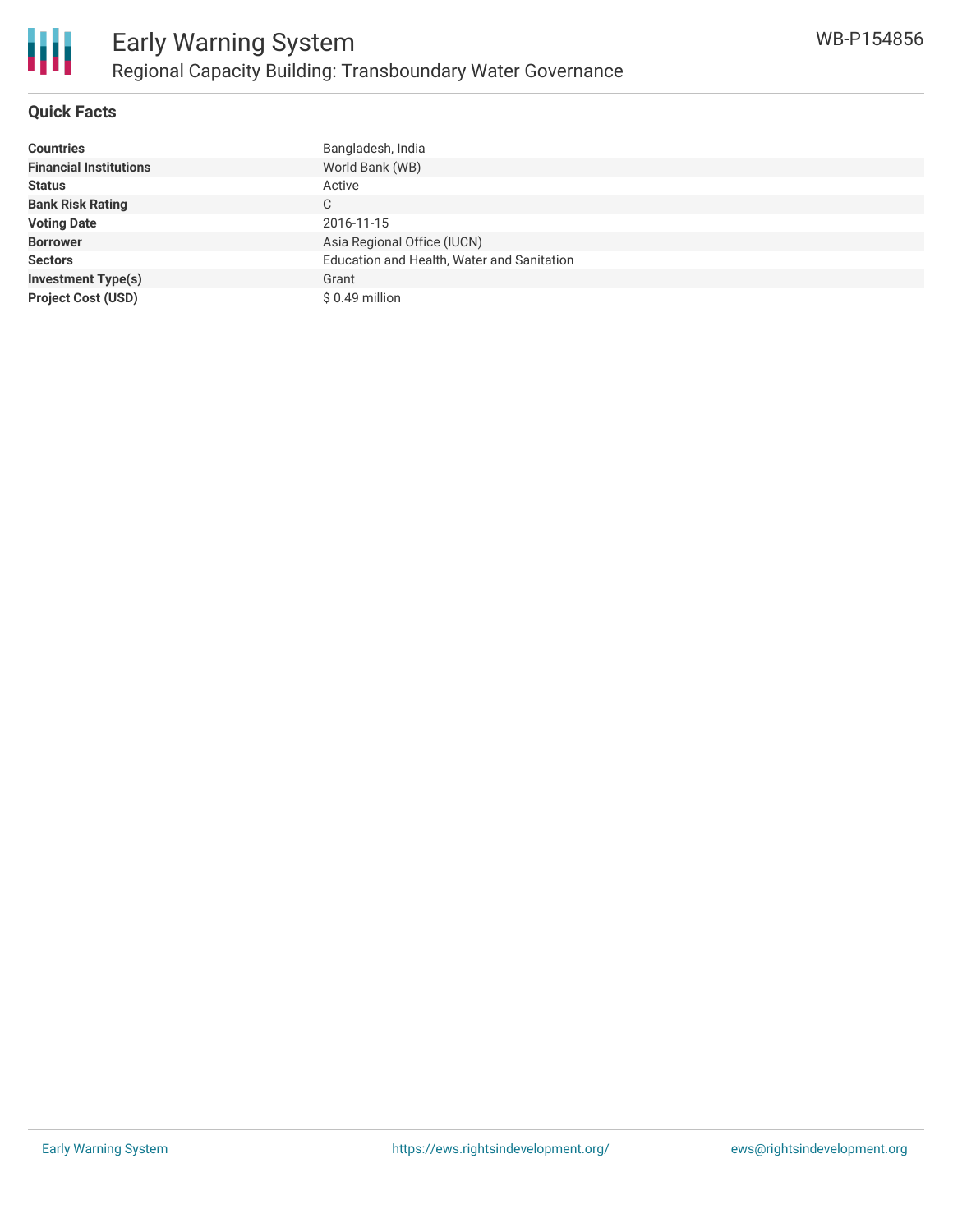

### **Project Description**

This project provides financing for training modules on water diplomacy and basin governance for participating universities and other institutions with representatives from Bangladesh, Bhutan, India, Nepal, Pakistan, Asia Regional Office (IUCN) and the World Bank. The components of the project include curriculum development, pilot testing in India and Bangladesh to select policymakers and practitioners, and program management through information dissemination.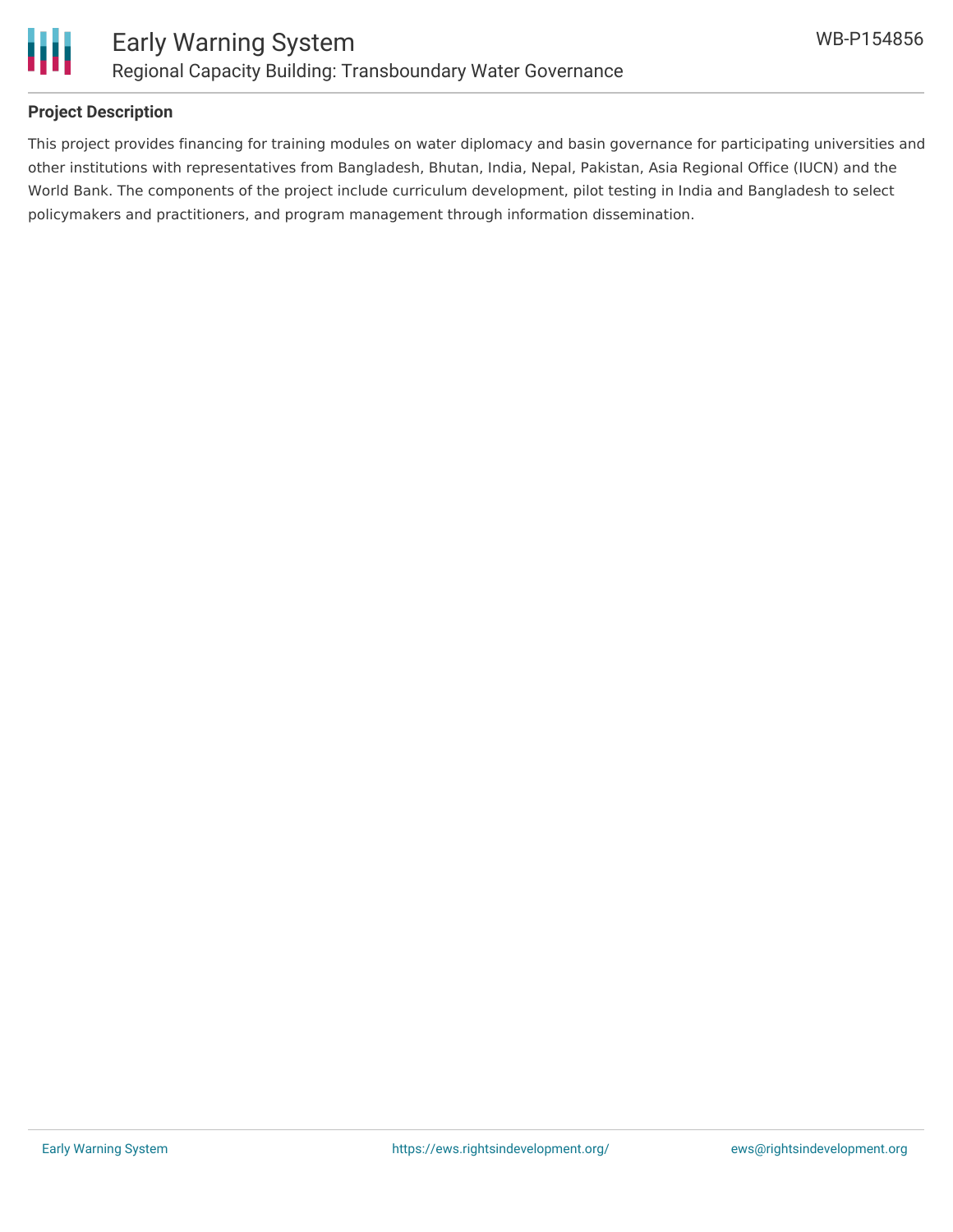

## **Investment Description**

World Bank (WB)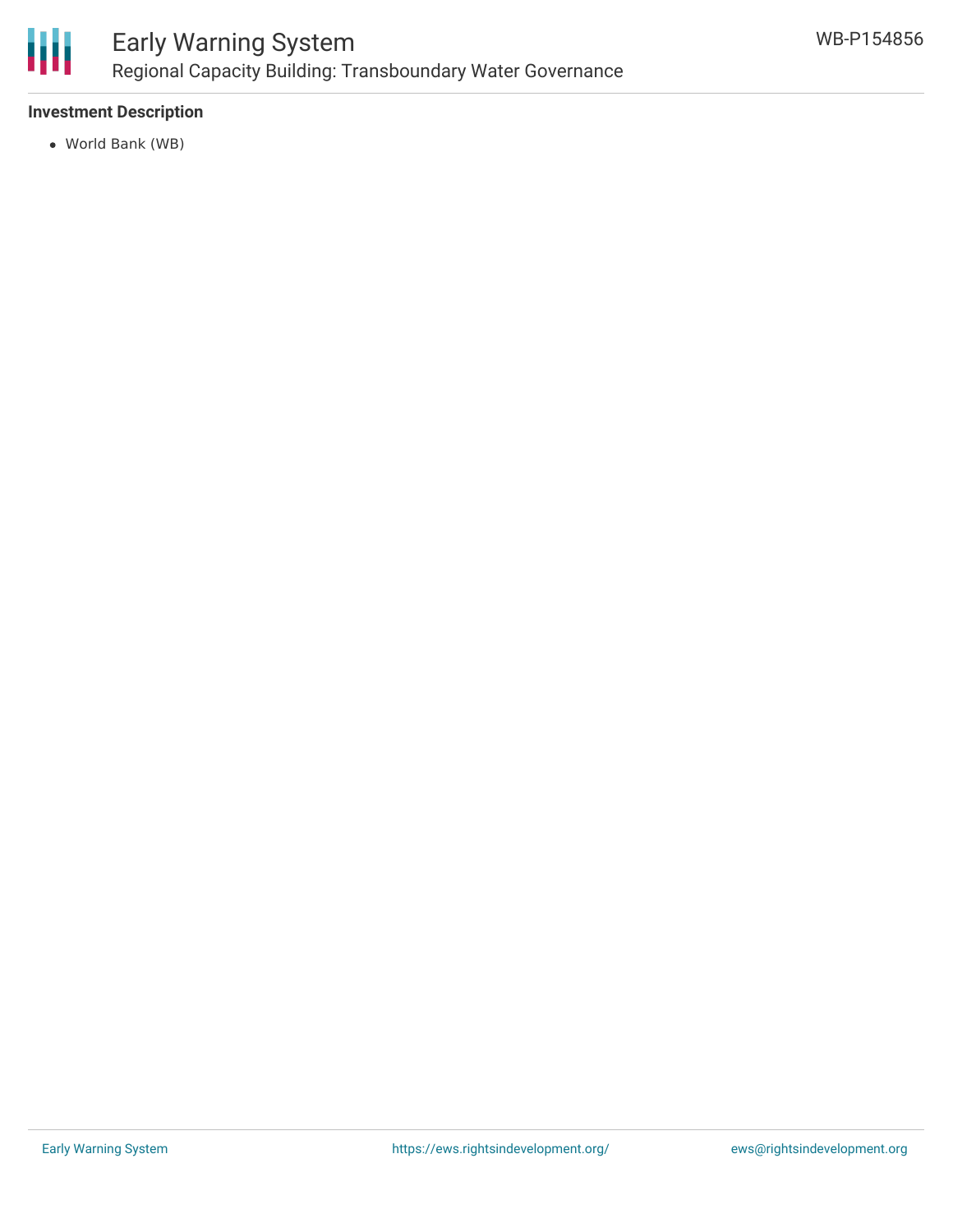

# **Contact Information**

**World Bank:**

Contact: Christina Leb Title: Sr Water Resources Spec. Tel: 473-3486 Email: [cleb@worldbank.org](mailto:cleb@worldbank.org)

#### **Borrower/Client/Recipient:**

IUCN - Asia Regional Office Aban Marker Krabaji Regional Director 6626624029 Aban.MARKER-KABRAJ@iucn.org

#### **Implementing Agency:**

Name: IUCN India (New Delhi) Contact: Priya Sinha Title:Director Tel: 9811693637 Email:priya.sinhae@iucn.org